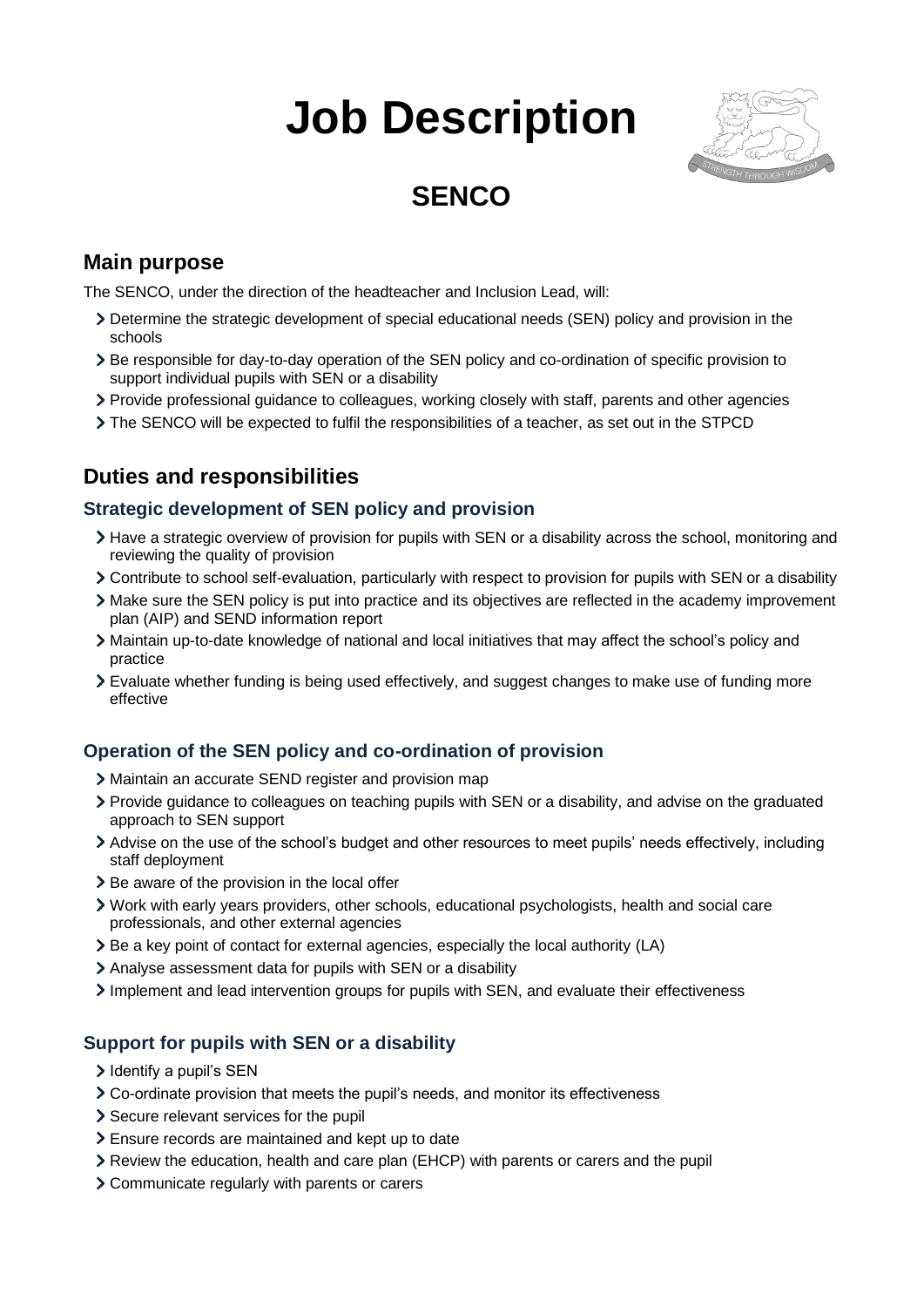- Ensure if the pupil transfers to another school, all relevant information is conveyed to it, and support a smooth transition for the pupil
- Promote the pupil's inclusion in the school community and access to the curriculum, facilities and extracurricular activities
- > Observations of children in class
- Work with the designated teacher for looked-after children, where a looked-after pupil has SEN or a disability
- > Planning and delivering high quality interventions

#### **Leadership and management**

- Work with the headteacher and governors to ensure the school meets its responsibilities under the Equality Act 2010 in terms of reasonable adjustments and access arrangements
- Prepare and review information the governing board is required to publish
- Contribute to the academy improvement plan and whole-school policy
- I dentify training needs for staff and how to meet these needs
- > Lead INSET for staff
- Share procedural information, such as the school's SEN policy
- Promote an ethos and culture that supports the school's SEN policy and promotes good outcomes for pupils with SEN or a disability
- Lead and manage teaching assistants (TAs) working with pupils with SEN or a disability
- Lead staff appraisals and produce appraisal reports
- > Review staff performance on an ongoing basis

The SENCO will be required to safeguard and promote the welfare of children and young people and follow school policies and the staff code of conduct.

Please note that this is illustrative of the general nature and level of responsibility of the role. It is not a comprehensive list of all tasks that the SENCO will carry out. The postholder may be required to do other duties appropriate to the level of the role, as directed by the Headteacher or Inclusion Lead.